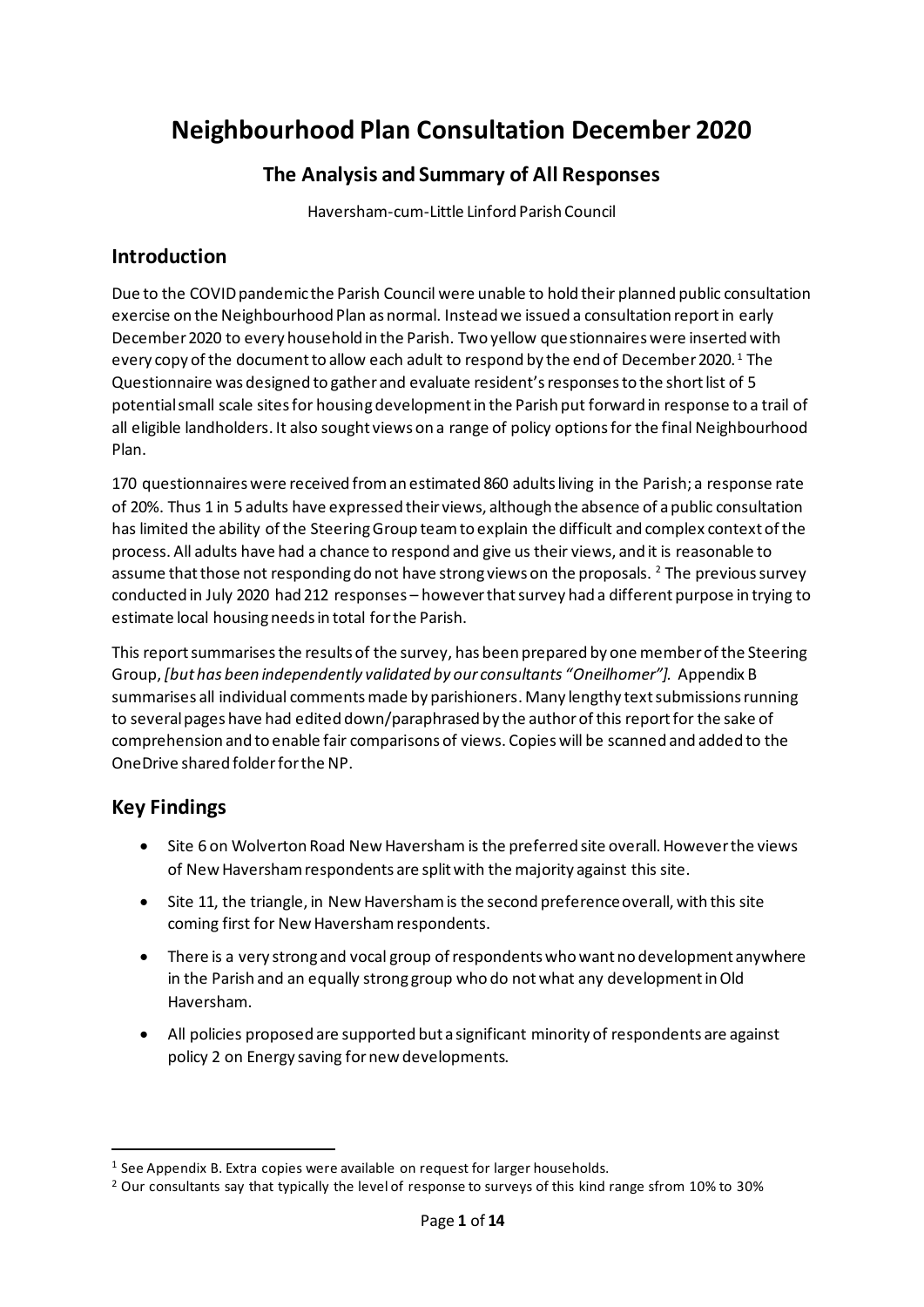# **Views on the Shot listed Sites**

Question 2 asked: "Please rank these sites 1 – 5 in order of preference (1 most preferred, 5 least preferred)". It was clear than for those respondents who were against development in general "most preferred" was interpreted as "least disliked". Nevertheless the ranking still make logical sense in terms of choosing which (if any) sites to be earmarked for potential development in the final plan. Ranks reported as the same (e.g. several ranked 5) were retained as reported. Those left blank were scored as 5 as it was clear from the comments that respondents did not support them.



#### **All respondents**

#### **New Haversham Respondents**

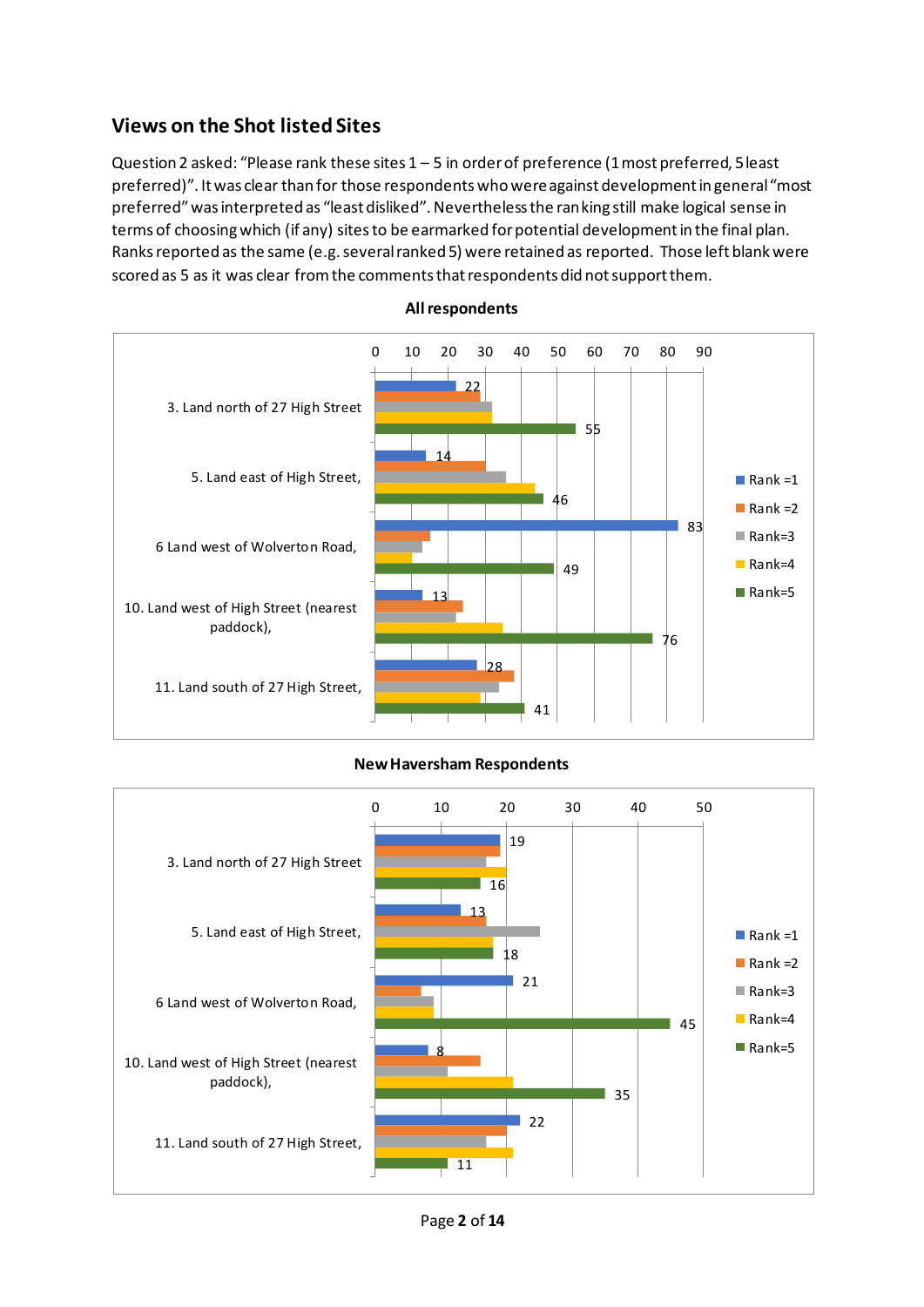

#### **Old Haversham and other area respondents**

**Table 1: Average Ranking Scores by location of Respondents**

| Location       | <b>Responses</b> | Site 3. | Site 5. | Site 6 | <b>Site 10.</b> | <b>Site 11.</b> |
|----------------|------------------|---------|---------|--------|-----------------|-----------------|
| New Haversham  | 91               | 2.95    | 3.12    | 3.55   | 3.65            | 2.77            |
| Old Haversham  | 60               | 4.05    | 4.00    | 1.23   | 4.17            | 3.83            |
| Little Linford | 4                | 4.50    | 4.00    | 2.50   | 1.50            | 2.50            |
| Outlying areas | 15               | 3.33    | 3.20    | 2.00   | 3.93            | 2.33            |
| All            | 170              | 3.41    | 3.46    | 2.57   | 3.81            | 3.10            |

Overall site 6 on Wolverton Road in New Haversham is the clear preferred site (lowest average score); 3 followed by the Infill site 11 in Old Haversham sometimes known as the triangle. The least favoured site or most disliked site (highest score) was site 10 (the Paddock). This was also an Old Haversham infill site, but set back from the High Street behind existing housing.

The results show a very marked difference by area of residents. Old Haversham residents are overwhelmingly in favour of development in New Haversham (site 6) and often expressly stated that they do not what any development in the old village. There is no clear second choice site for them although site 11 (the "triangle") comes out marginally better than the others.

In Contrast New Haversham residents were themselves split into two distinct categories: a majority who strongly disliked site 6 in New Haversham (45 out of 91); and a sizable minority who actually

<sup>&</sup>lt;sup>3</sup> Those respondents who would accept development elsewhere, but not in their area, had only one site in New Haversham to choose from. This clearly boosted the rankings of site 6 compared to the others.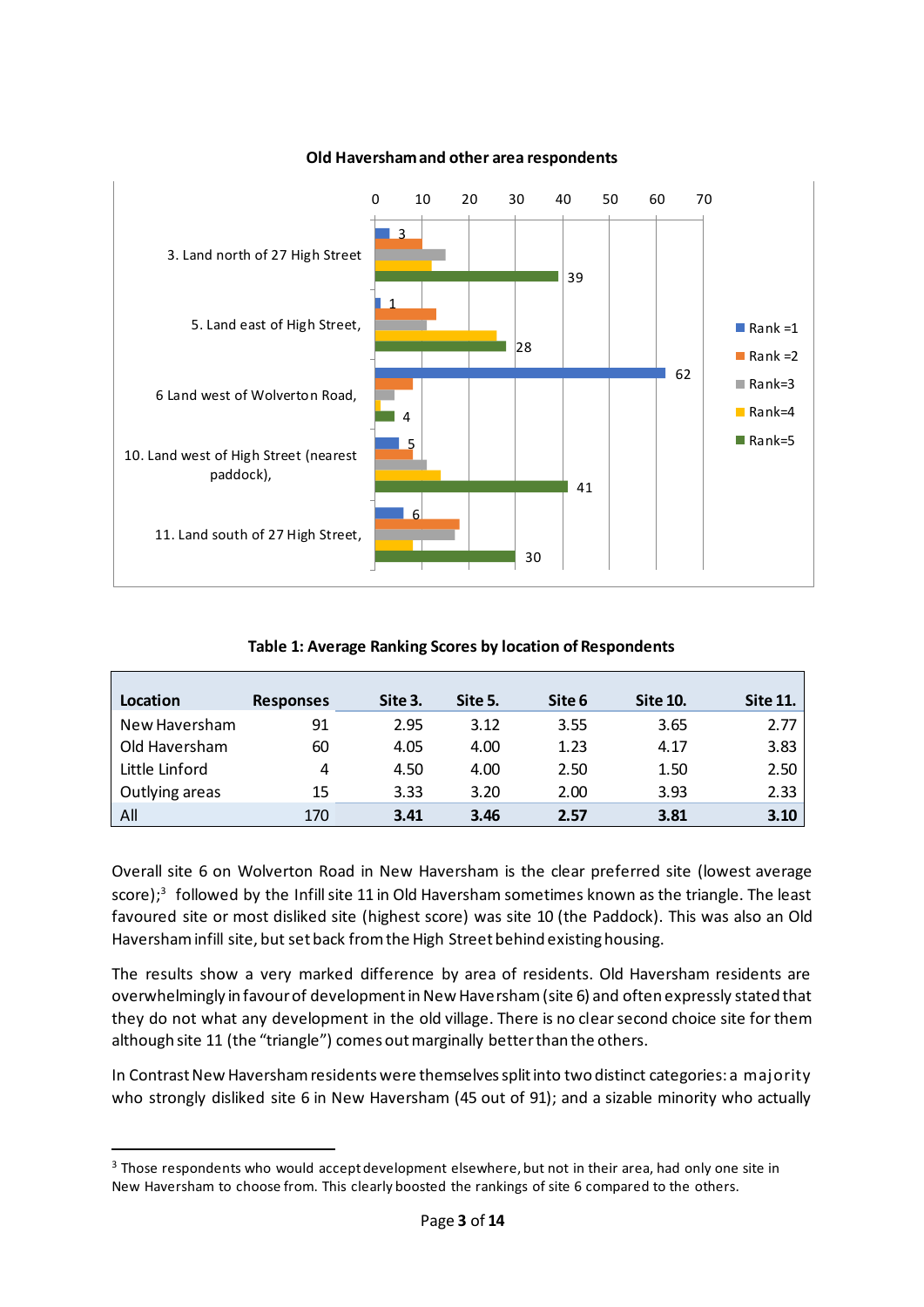favoured it (21). Their views on the other sites in Old Haversham were split with a small margin in favour of site 11 (the triangle infill site).

Write in comments received about the sites ranged across a wide spectrum and are summarised in the table below (see Appendix A for a full listing of the actual comments).

| Comments on:                                   | <b>Yes/Positive</b> | No/Negative |
|------------------------------------------------|---------------------|-------------|
| Some housing development would be acceptable   | 12                  | 23          |
| Any developments in Old Haversham at all?      | 0                   | 20          |
| Other comments on Old Haversham sites          | 3                   | 20          |
| Higher percentage of Social Affordable Housing | 6                   | 3           |
| Other General comments on all sites            | 3                   | 20          |
| Site 3 Old Haversham, North                    | 3                   | 19          |
| Site 5 Old Haversham, East                     | $\overline{2}$      | 12          |
| Site 6 – Wolverton Road, North                 | 24                  | 10          |
| Site 10 Old Haversham, Paddock                 | 4                   | 14          |
| Site $11 - Old$ H triangle                     | 10                  | 10          |

**Table 2: Summary of Comments made on Potential Development Sites**

There was a strong a vocal minority of respondents who do not want any development at all in the Parish and who are likely to vote against any Neighbourhood plan that includes any development proposals. There is an equally strong and vocal group of residents, mostly, but not all, from Old Haversham, who want no development whatsoever in the old village area.

Mostrespondents accept, sometime reluctantly, the arguments presented in the Consultation document that some development is acceptable, particularly if it helps prevent over-development, such has occurred elsewhere in North Milton Keynes. In terms of the individual sites the only one with more positive comments than negative was site 6 on Wolverton Road; while site 11 was equally split between positive and negative comments.

#### **Potential Policies for the Neighbourhood Plan**

Question 3 asked "Please indicate below whether or not you agree with the proposed policies". Three tick boxes for Agee/Disagree/Don't know were offered. For presentation purposes those who left a section blank were coded with the "Don't knows".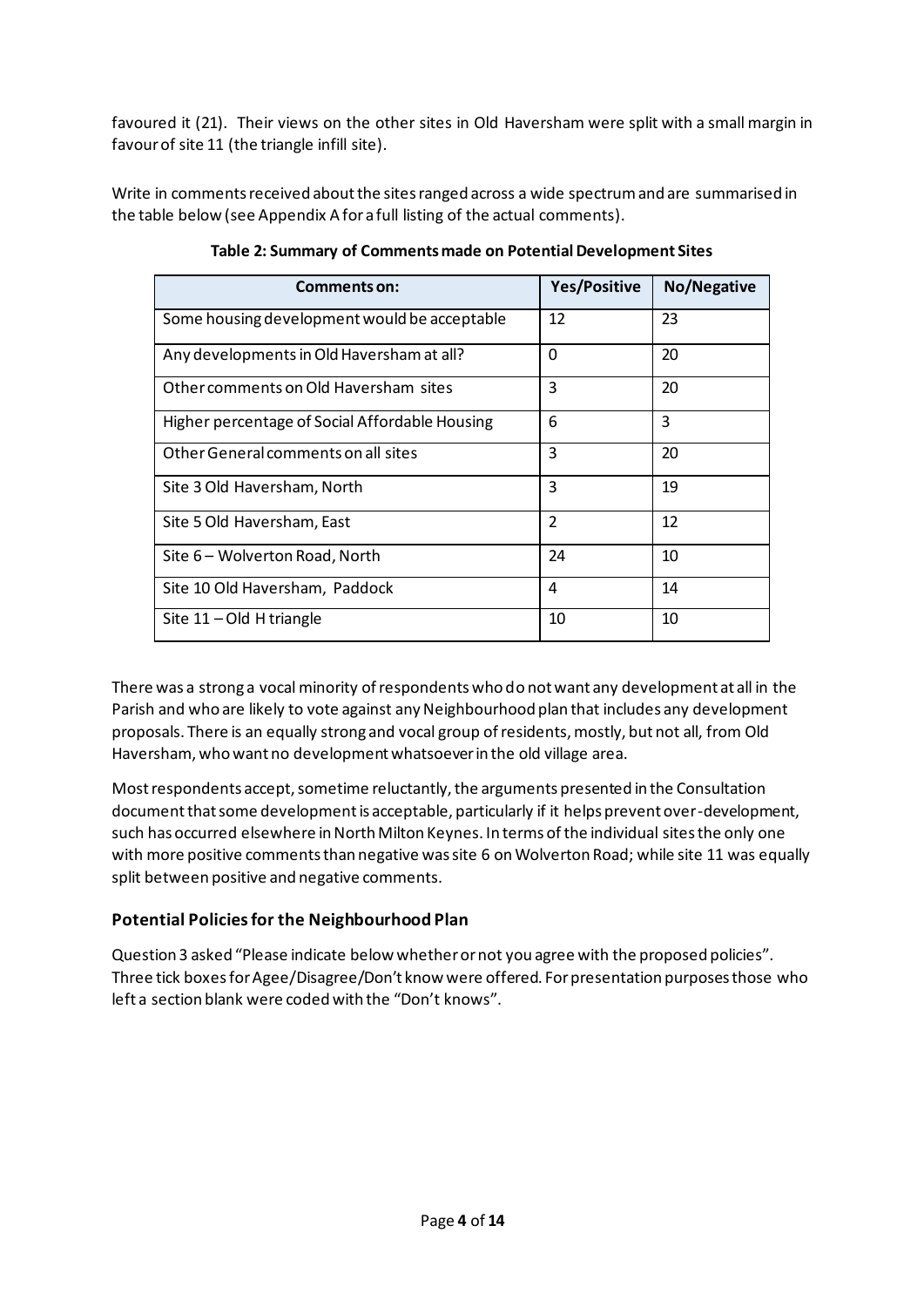

All policies were supported by the majority. The highest support was for: policy 8 on ensuring traffic and highway mitigation with any developments; and also policy 3 on protection of historic assets.

The lowest support and the most significant disagreement or don't know categories was for the policy on energy saving designs for housing.

| <b>Policy</b>                | <b>Agree/Positive</b> | Disagree/Negative |
|------------------------------|-----------------------|-------------------|
| General comments on policies | 3                     | 9                 |
| 1. Quality and Design        | 6                     | 1                 |
| 2. Energy saving             | 1                     | 4                 |
| 3. Historic Assets           | 3                     | 1                 |
| 4. Important Views           | 2                     | 1                 |
| 5. Local Green Spaces        | 9                     | 1                 |
| 6.1 Green and Blue Network   | 3                     | 0                 |
| 6.2 Footpaths and Bridleways | 9                     | 1                 |
| 6.3 Cycle Route              | 5                     | 5                 |
| 7. Community Facilities      | 6                     | 0                 |
| 8. Highway Network           | 15                    | 2                 |

**Table 3: Summary of Comments on Policies**

All the proposed policies were supported by those commenting, but many of those in favour asked for them to be strengthened (8, 5 and 1) or for additional facilities to be added (9, 6.2, and 3). Only one policy (2) had more negative comments than positive and one had an equal split (6.2).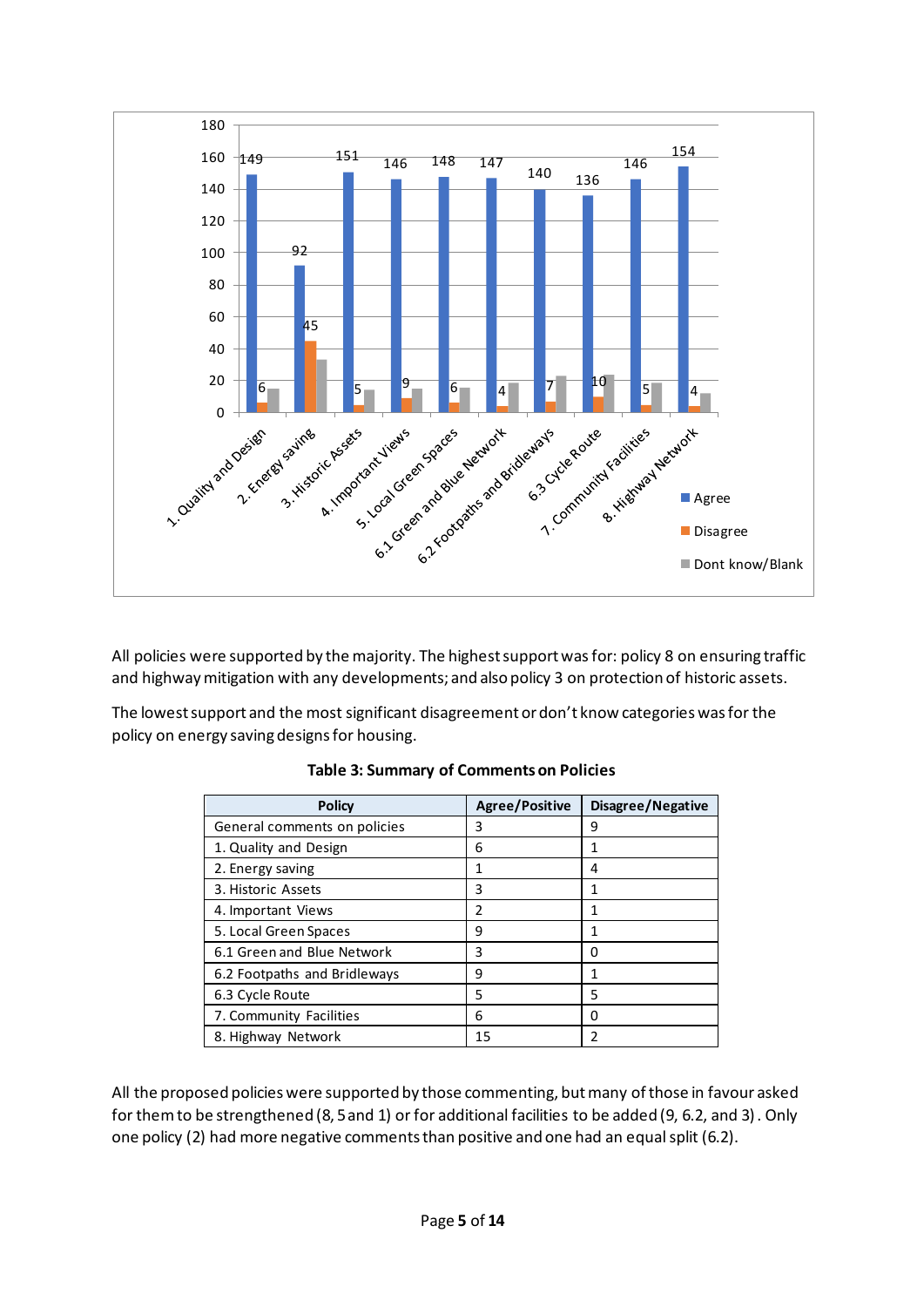#### **Other Comments**

Additional comments received on other issues were varied. Three respondents thanked the team for their work and praised the document. Two said they did not have enough information; and two others said that there was not enough time given for the responses. Thankfully only one person said the whole thing was a waste of time.

*Report prepared by Philip Turnbull On behalf of the Neighbourhood Plan Steering Group, January 2021*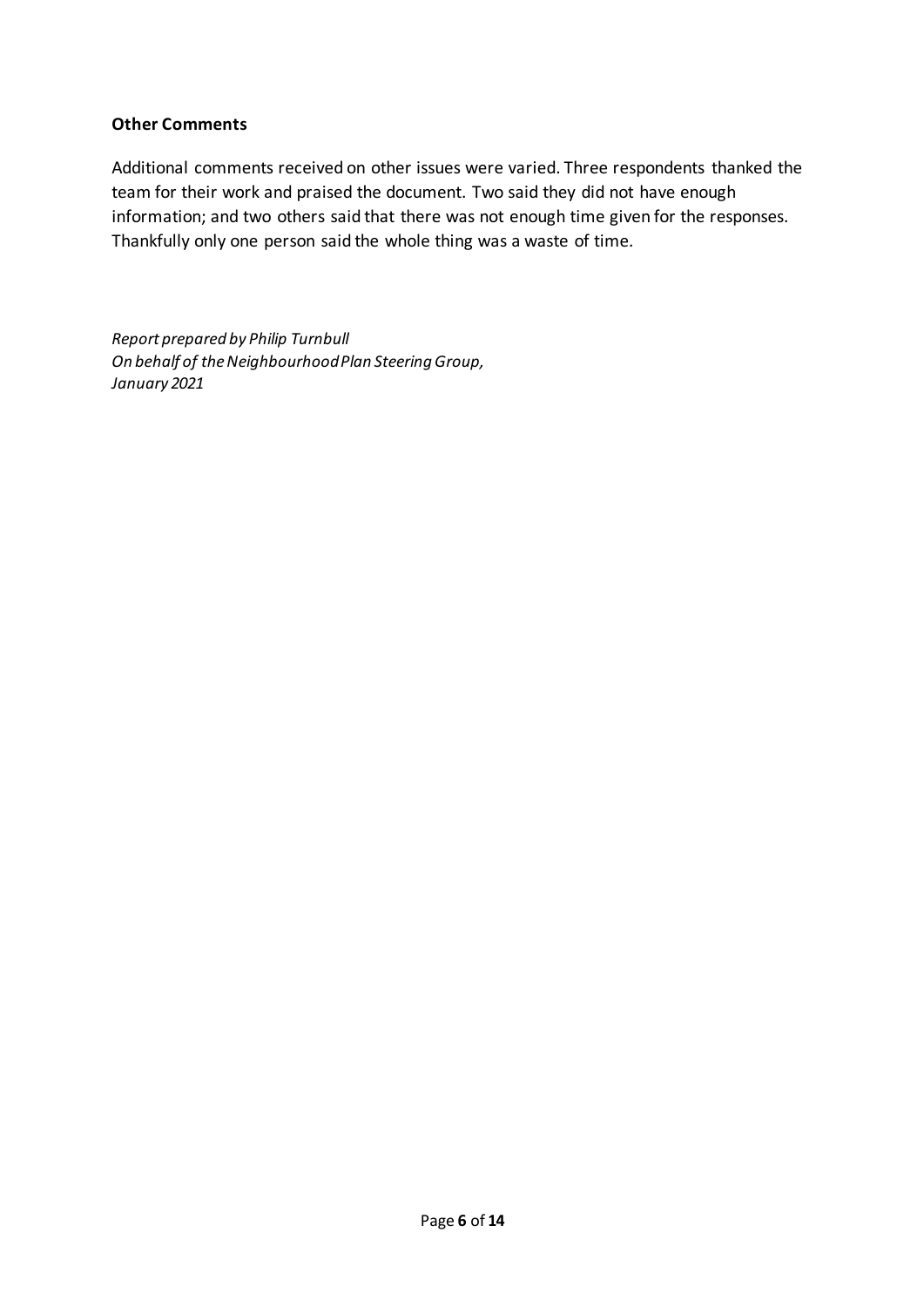# **APPENDIX A**

# **Individual Comments Received**

|               | <b>Positive</b>                                        | <b>Negative</b>                                   |
|---------------|--------------------------------------------------------|---------------------------------------------------|
| Some housing  | Infill development will not help provide affordable    | Development would only help the bank              |
| development   | homes;                                                 | account of the landowners                         |
| Acceptable    | Keep the village feel but supports some development    | Any development would make traffic/safety         |
|               | and more facilities                                    | problems worse (4).                               |
|               | Some suitable development is supported (2)             | Any development would be bad for biodiversity     |
|               | Allow nothing more than 10 homes                       | and loss of agricultural land                     |
|               | In fill and linear developments supported              | Any would lead to demand for further              |
|               | Smaller developments acceptable if they prevent        | development (2)                                   |
|               | larger ones.                                           | No development at all (8).                        |
|               | Keep village feel and scenic views; manage traffic and | Disgusting proposals.                             |
|               | provide parking spaces for any new homes.              | Noise problems.                                   |
|               | Need some development in both old and new or           | All developments would unacceptably increase      |
|               | residents will be suspicious.                          | traffic $(4)$                                     |
|               | Consider a new development site away from existing     | No development in existing settlements for 15     |
|               | developed areas                                        | years.                                            |
|               | Ensure uniform design and look.                        |                                                   |
|               | Need to consider larger scale development              | All for no housing development at all= 23         |
|               |                                                        |                                                   |
|               | All for some development=12                            |                                                   |
| <b>No</b>     |                                                        | All old H sites unsuitable due to access;         |
| developments  |                                                        | infrastructure; traffic; Social housing and       |
| wanted in Old |                                                        | planning rules etc.(12)                           |
| Haversham     |                                                        | Why are four out of five sites in the area of     |
|               |                                                        | highest need of protection and no facilities? (5) |
|               |                                                        | Why include old H sites when past applications    |
|               |                                                        | have been turned down                             |
|               |                                                        | NP should have no developments in Old H.          |
|               |                                                        | No development in Old H due to protecting         |
|               |                                                        | character                                         |
|               |                                                        | Total = $20$                                      |
| Other         | Any developments in Old H must retain the character    | No mains facilities in Old H and                  |
| comments on   | of village and be linear.                              | Prices too high in Old H for local needs.         |
| Old H sites   | Need for mains sewerage before allowing any            | No sewerage (5)                                   |
| (23)          | development in Old H. (2)                              | Poor drainage/flood risk (3).                     |
|               |                                                        | 3 of the 4 in old H are inappropriate and should  |
|               | $Total = 3$                                            | not have been included.                           |
|               |                                                        | Old H not suitable for low cost housing           |
|               |                                                        | Traffic issues (4)                                |
|               |                                                        | Old H developments would change the               |
|               |                                                        | character of the village (2)                      |
|               |                                                        | Not suitable location for children with unsafe    |
|               |                                                        | walking route to school (2)                       |
|               |                                                        |                                                   |
|               |                                                        | $Total = 20$                                      |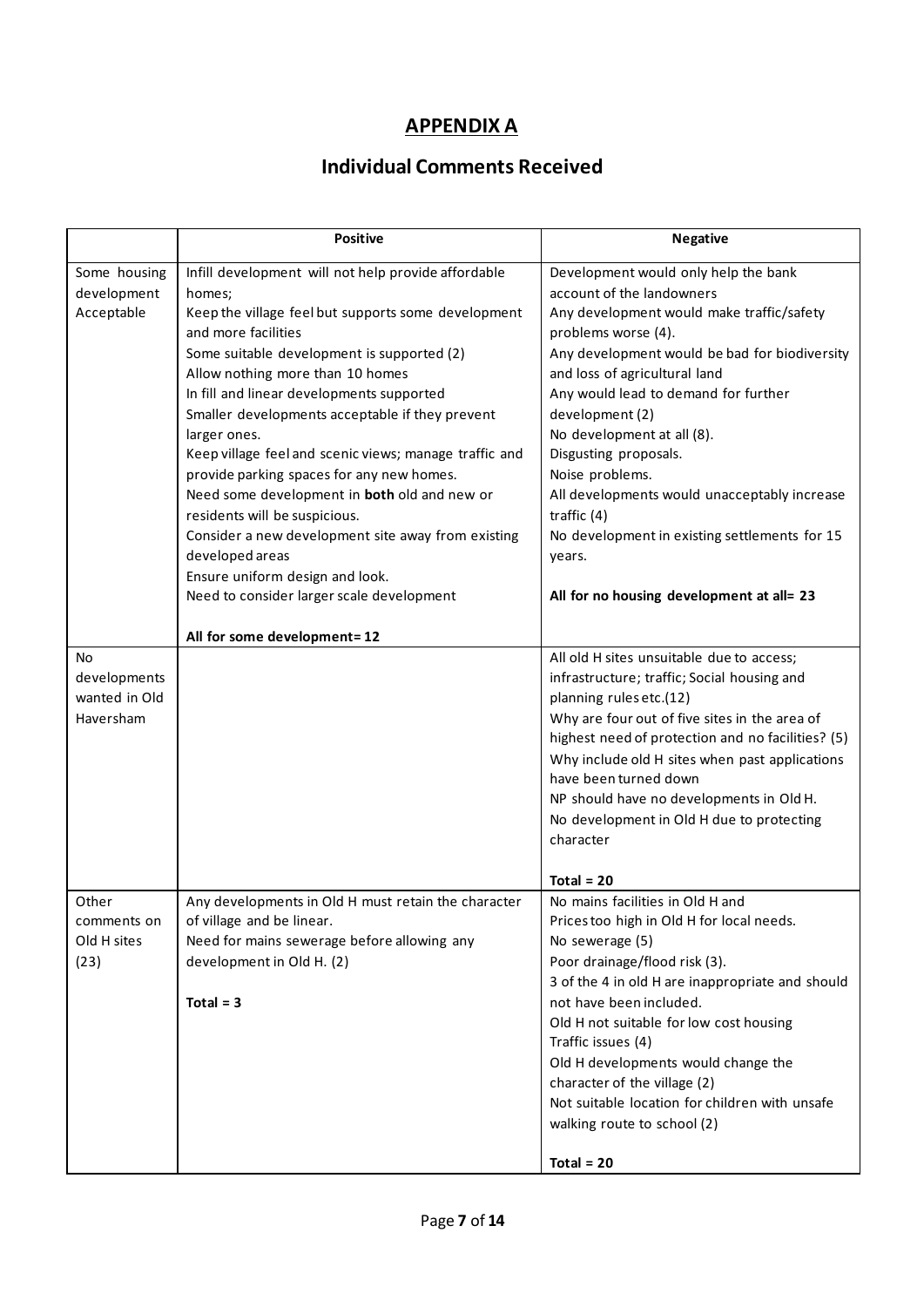| High                 | Affordable homes needed (2)                            | Do not support large percentage of social                   |
|----------------------|--------------------------------------------------------|-------------------------------------------------------------|
| percentage of        | Higher percentage of social and affordable housing     | housing                                                     |
| Social               | required                                               | No affordable housing as that will reduce house             |
| Affordable           | More social housing needed (2)                         | prices in area.                                             |
| Housing              | Make 40% the minimum for affordable housing;           | 30% social housing not 40%                                  |
|                      |                                                        |                                                             |
|                      | Total = $6$                                            | $Total = 3$                                                 |
| Other                |                                                        | No flats                                                    |
| Comments on          |                                                        | No 5 bed houses (2).                                        |
| types of             |                                                        | should be 2/3 bed and bungalows                             |
| properties           |                                                        | Where are the needed bungalows?                             |
|                      |                                                        | Need for detached properties with garden,                   |
|                      |                                                        | garage and parking                                          |
|                      |                                                        |                                                             |
|                      |                                                        | Total = $6$                                                 |
| <b>Other General</b> | No sites with more than 20 houses are consistent with  | Current traffic problems main issue                         |
| comments on          | PlanMK.                                                | Not enough info to rank properly (3);                       |
| all sites (23)       | Lower density please and in keeping with character for | Does not like ranking method;                               |
|                      | all                                                    | Assessment by landowners of housing capacity                |
|                      | Ensure parking space for all new developments.         | is flawed.                                                  |
|                      |                                                        | Ensure no provision for extensions to                       |
|                      |                                                        | development in future years                                 |
|                      | $All = 3$                                              | Drainage is a major issue neglected here; Use               |
|                      |                                                        | any development to improve infrastructure in                |
|                      |                                                        | Old H                                                       |
|                      |                                                        | Would like to see details of sites rejected.                |
|                      |                                                        | Any development would mean a reduction in                   |
|                      |                                                        | biodiversity                                                |
|                      |                                                        | Too much development if all these sites were<br>allowed (4) |
|                      |                                                        | Recent purchase of farm land by developers                  |
|                      |                                                        | should be considered when considering sites.                |
|                      |                                                        | Too many houses on all proposals look for sites             |
|                      |                                                        | for just 1 or 2 houses                                      |
|                      |                                                        | Prevent overdevelopment like Hanslope etc (2)               |
|                      |                                                        | Consider school places and health facilities                |
|                      |                                                        |                                                             |
|                      |                                                        | $All = 20$                                                  |
| Site 3 Old H         | Acceptable if fewer houses and in keeping with rural   | Too large a development.                                    |
| North                | setting                                                | Opens up too much land for future                           |
|                      | Would provide adequate housing capacity.               | development (2)                                             |
|                      | More space to prevent overcrowding,                    | Too many houses (2)                                         |
|                      |                                                        | would extend the village and not supported (3)              |
|                      | $Total = 3$                                            | Too high a density (2)                                      |
|                      |                                                        | traffic problems (3)                                        |
|                      |                                                        | drainage/flooding problems (3)                              |
|                      |                                                        | on hill, dangerous and road too narrow (2)                  |
|                      |                                                        | Access problems                                             |
|                      |                                                        |                                                             |
|                      |                                                        | Total = $19$                                                |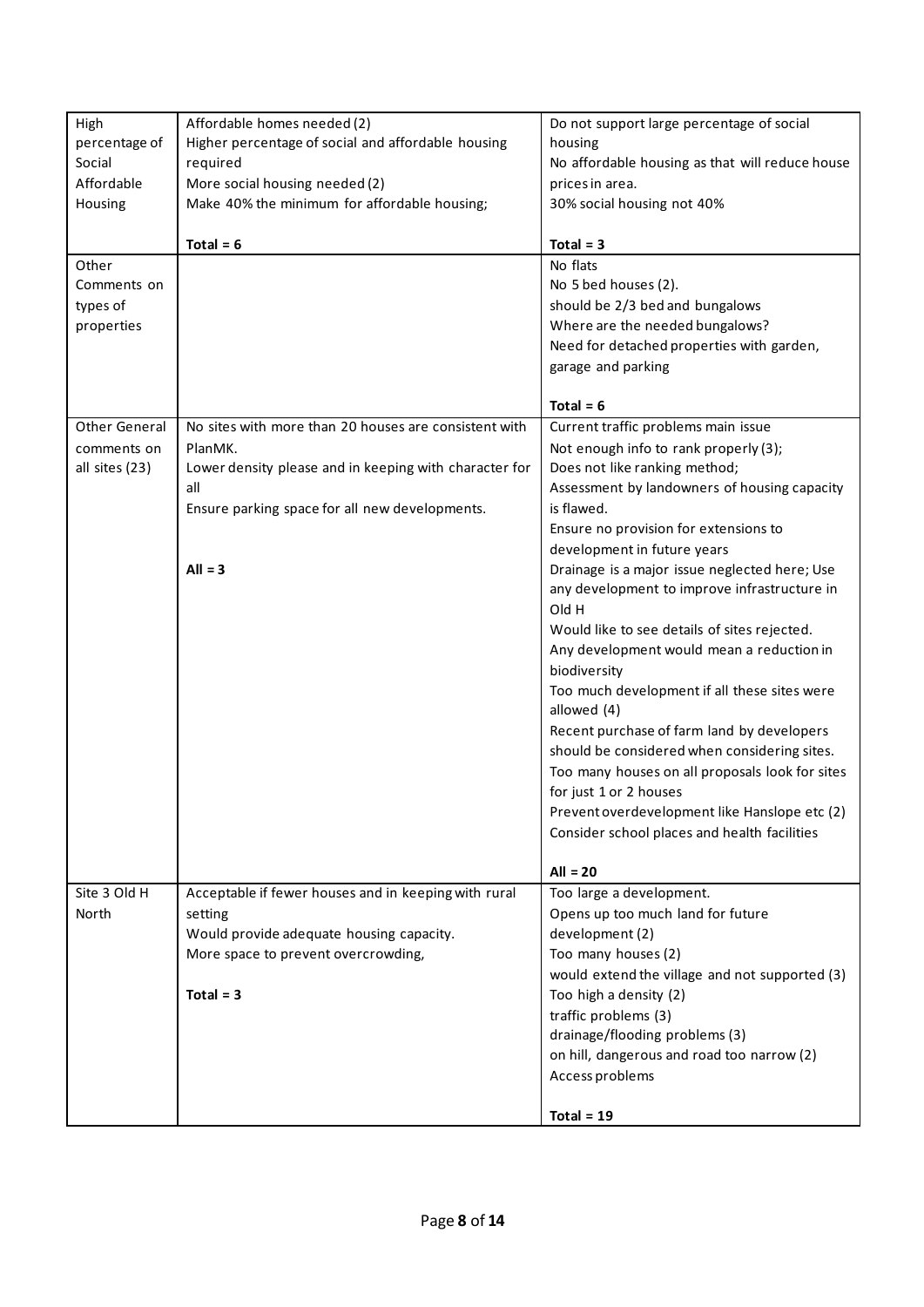| Site 5 Old H<br>East | Will add a footpath up the hill (2)                                                | would extend the village and not supported (2)<br>drainage problems (2)                     |
|----------------------|------------------------------------------------------------------------------------|---------------------------------------------------------------------------------------------|
|                      | $Total = 2$                                                                        | Traffic problems (3);                                                                       |
|                      |                                                                                    | On hill, dangerous and road too narrow (2)                                                  |
|                      |                                                                                    | Access problems (2)                                                                         |
|                      |                                                                                    | Retain right of way                                                                         |
|                      |                                                                                    | Total = $12$                                                                                |
| Site $6-$            | Only site with mains drainage; bus routes; gas, school                             | Opens up too much scope for future large scale                                              |
| Wolverton            | etc. (3)                                                                           | development.(2)                                                                             |
| Road                 | Site could be expanded further in future;                                          | Allowing development at 6 would open up the                                                 |
|                      | Within the existing building footprint                                             | floodgates                                                                                  |
|                      | Could support many more houses and was intended                                    | does not protect agriculture                                                                |
|                      | for development 60 years ago.                                                      | would destroy views (3)                                                                     |
|                      | Natural place for development.(2)                                                  | Would increase traffic unacceptably (2)                                                     |
|                      | In keeping with look of village.                                                   | Water runoff problems                                                                       |
|                      | Most suitable for smaller and social housing                                       |                                                                                             |
|                      | New H more suitable for affordable houses and with                                 | $Total = 10$                                                                                |
|                      | access to facilities                                                               |                                                                                             |
|                      | Better access for traffic                                                          |                                                                                             |
|                      | Would provide adequate housing capacity.                                           |                                                                                             |
|                      | Ideal and would help link old and new.                                             |                                                                                             |
|                      | Close to School.                                                                   |                                                                                             |
|                      | Supported and could be larger;                                                     |                                                                                             |
|                      | Only logical/viable/sensible site (4)                                              |                                                                                             |
|                      | Natural continuation of the current development on<br>Wolverton Road.              |                                                                                             |
|                      |                                                                                    |                                                                                             |
|                      | Could be used to help with traffic calming measures<br>Well suited for development |                                                                                             |
|                      | Supported as infill site                                                           |                                                                                             |
|                      |                                                                                    |                                                                                             |
|                      | Total = $24$                                                                       |                                                                                             |
| Site 10 Old H        | Would be hidden and hence not spoil the views                                      | Site is not linear. (2)                                                                     |
| Paddock              | within the existing building footprint                                             | Would cause problems for wildlife and                                                       |
|                      | would have the least impact and would improve                                      | Traffic (2)                                                                                 |
|                      | viability of Greyhound Pub                                                         | Particularly inappropriate, blocking views and                                              |
|                      | Within the built up area and has highest percentage of                             | non-linear.                                                                                 |
|                      | affordable homes                                                                   | Not in keeping with character of village (2)                                                |
|                      |                                                                                    | Too high a density (2)                                                                      |
|                      | Total = $4$                                                                        | Lack of privacy for existing properties (3)<br>Has access problems and a negative impact on |
|                      |                                                                                    | views                                                                                       |
|                      |                                                                                    | Would create flooding problems                                                              |
|                      |                                                                                    | Total = $14$                                                                                |
| Site $11 - Old H$    | Within the existing building footprint (2)                                         | Need to keep as green space (3)                                                             |
| triangle             | infill and more in keeping with PlanMK (2).                                        | not linear - like an estate                                                                 |
|                      | Acceptable if fewer houses and in keeping with rural                               | Not in keeping with character of village (2)                                                |
|                      | setting                                                                            | too many houses proposed (3)                                                                |
|                      | A natural place/well suited for any development (3)                                | Would be bad for wildlife.                                                                  |
|                      | Would have the least impact and would improve                                      |                                                                                             |
|                      | viability of Greyhound Pub                                                         | Total = $10$                                                                                |
|                      | Supported as infill site                                                           |                                                                                             |
|                      |                                                                                    |                                                                                             |
|                      | $Total = 10$                                                                       |                                                                                             |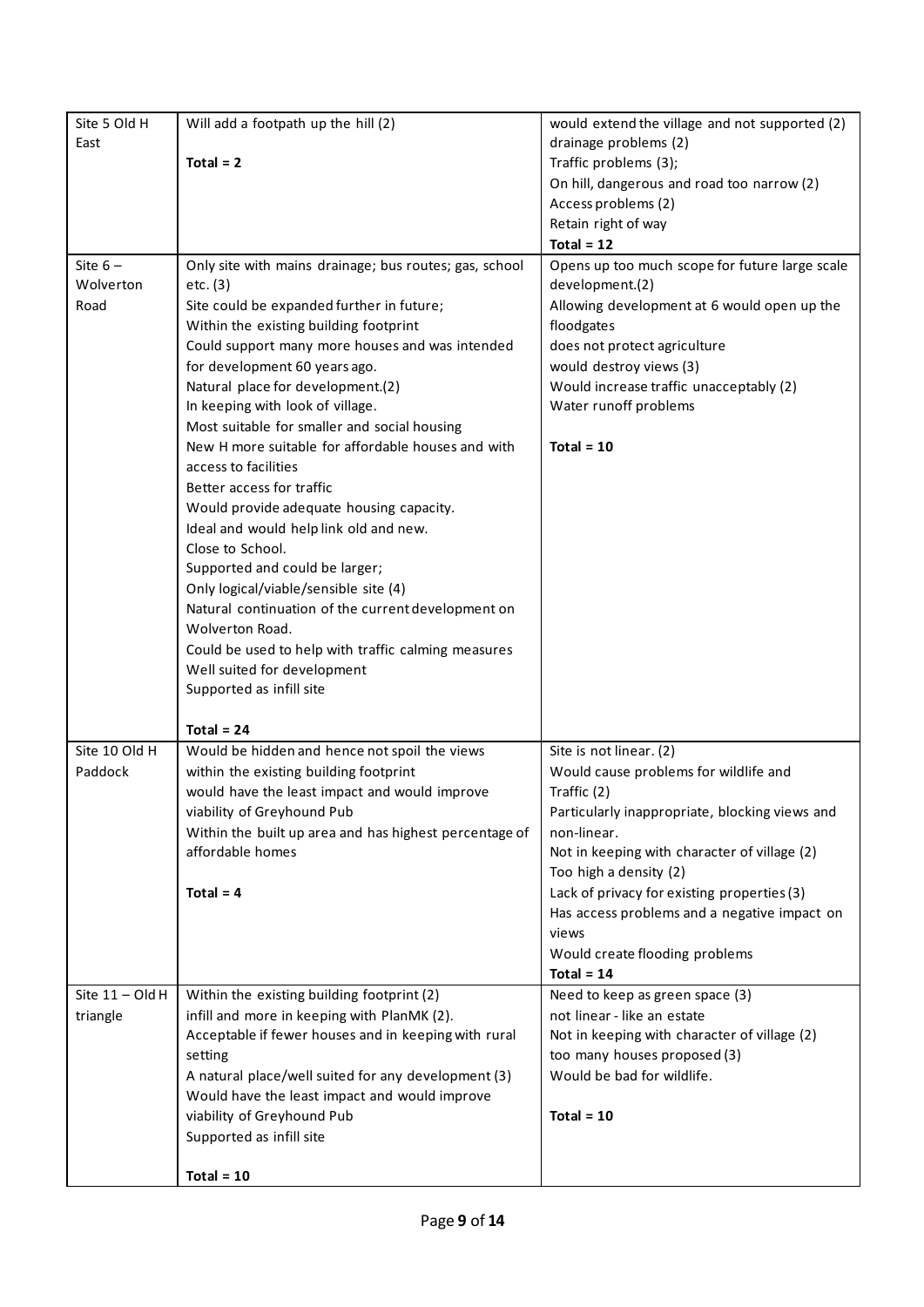# **Comments on Policies**

| <b>Policy</b>       | <b>Positive</b>                                                                | <b>Negative</b>                                       |
|---------------------|--------------------------------------------------------------------------------|-------------------------------------------------------|
| General             | Good balance between development and                                           | 99% will agree to all of these so pointless to ask.   |
| comments on         | protection in policies                                                         | None of these are wide enough or robust enough        |
| policies            | Good set of policies.                                                          | (3)                                                   |
|                     |                                                                                | Need for additional policies on drainage (2); traffic |
|                     |                                                                                | management (1) and mains infrastructure for any       |
|                     |                                                                                | new developments (1)                                  |
|                     |                                                                                | Wording of policies is rather "woolly                 |
|                     |                                                                                |                                                       |
|                     |                                                                                | $Total = 9$                                           |
| 1. Quality and      | Need for trees and landscaping                                                 | Could make the houses too expensive                   |
| Design              | Critical/high priority (4)                                                     |                                                       |
|                     | Need high speed broadband for all                                              | Total = $1$                                           |
|                     | properties not just new developments                                           |                                                       |
|                     | Total = $6$                                                                    |                                                       |
| 2. Energy saving    | strongly supported                                                             | Might lead to houses that do not reflect local        |
|                     |                                                                                | character                                             |
|                     |                                                                                | Need more detail                                      |
|                     |                                                                                | No relaxation of planning requirements (2)            |
|                     |                                                                                |                                                       |
| 3. Historic Assets  | Add listed buildings (2)                                                       | Biased choice to support the development              |
|                     | Add Haversham Grange                                                           | proposals                                             |
|                     |                                                                                |                                                       |
| 4. Important        | More notable views need to be added to                                         | View 10 missed from map                               |
| <b>Views</b>        | the list.<br>Very important                                                    |                                                       |
| 5. Local Green      | Add footpath through development 11                                            | Need more detail                                      |
| <b>Spaces</b>       | Add development site 11 (3)                                                    |                                                       |
|                     | Needs to be stronger (3) e.g. insert                                           |                                                       |
|                     | "prevented" or "not accepted"                                                  |                                                       |
|                     | Add area outside pub                                                           |                                                       |
|                     | Support adding more                                                            |                                                       |
|                     |                                                                                |                                                       |
|                     | Total = $9$                                                                    |                                                       |
| 6.1 Green and       | Needs to be stronger (2)                                                       |                                                       |
| <b>Blue Network</b> | Need to also protect trees                                                     |                                                       |
| 6.2 Footpaths       | Improve the footpath up the hill from                                          | Concentrate on better maintenance of existing         |
| and Bridleways      | Greyhound pub                                                                  | footpaths and bridleways                              |
|                     | Safe walking route from Old H to LL<br>Need to link Linford Lakes to network - |                                                       |
|                     |                                                                                |                                                       |
|                     | missed opportunity                                                             |                                                       |
|                     | No safe walking route out of old H<br>Support adding more                      |                                                       |
|                     | Especially footpath to LL                                                      |                                                       |
|                     | Should not be dependent on housing                                             |                                                       |
|                     | development                                                                    |                                                       |
|                     | Strongly support, widen the pavement to                                        |                                                       |
|                     | roundabout. Too narrow for dual use                                            |                                                       |
|                     | For all residents including dog walkers                                        |                                                       |
|                     |                                                                                |                                                       |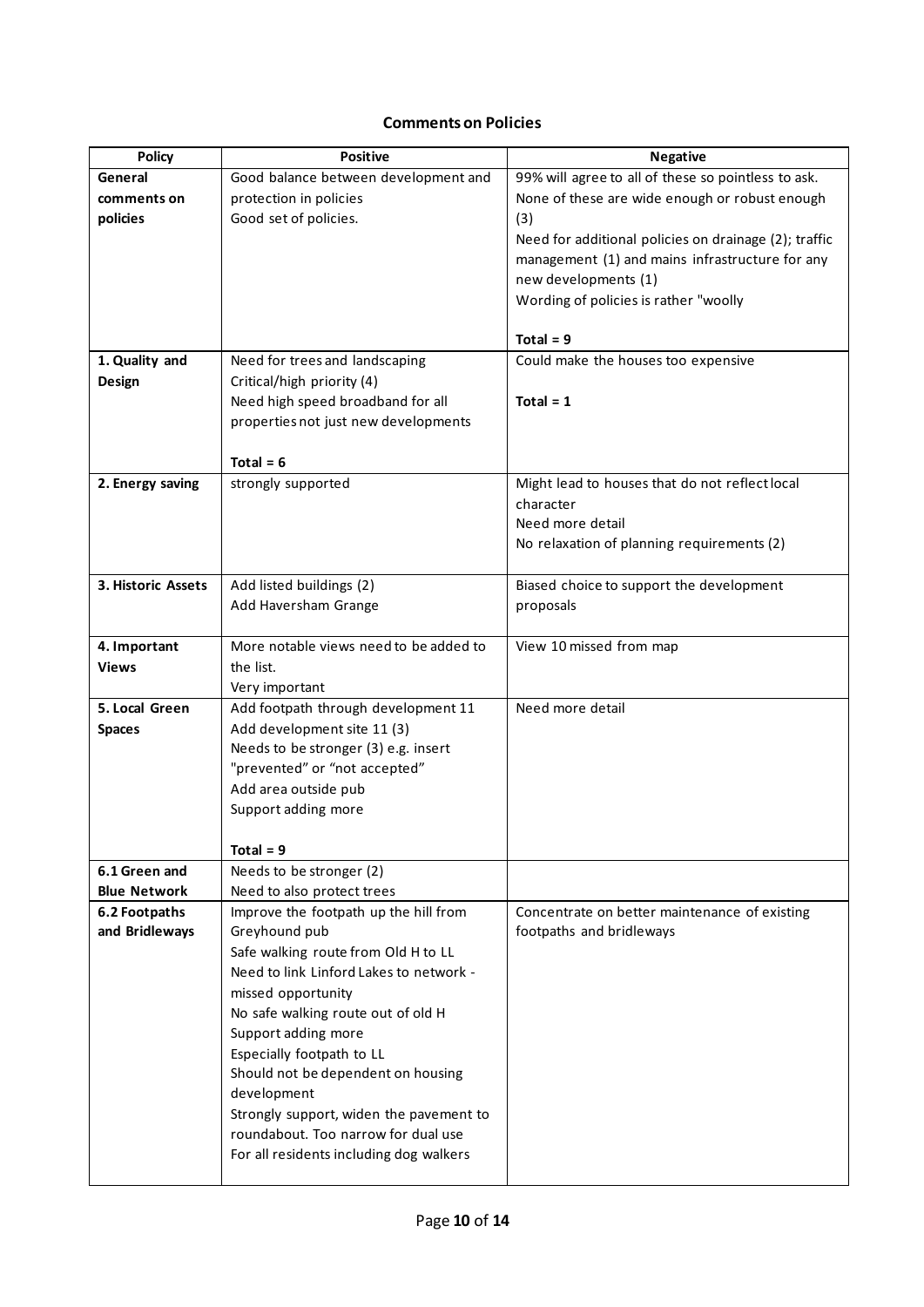|                   | Total = $9$                                |                                                   |
|-------------------|--------------------------------------------|---------------------------------------------------|
| 6.3 Cycle Route   | Extend redways to old H                    | Do not like combined pedestrian and cycle routes/ |
|                   | Need Redways                               | not safe (2)                                      |
|                   | strongly supported                         | Proposals are inadequate                          |
|                   | No room for this                           | Widen the footpath on Wolverton Road and do not   |
|                   | Support but ensure safety with any new     | permit cyclists                                   |
|                   | route                                      | Path not wide enough, would need an extended or   |
|                   |                                            | new bridge                                        |
|                   | Total $=5$                                 |                                                   |
|                   |                                            | $Total = 5$                                       |
| 7. Community      | Relocate the social centre                 |                                                   |
| <b>Facilities</b> | Relocate some CFs and improve them         |                                                   |
|                   | Need shop and medical practice             |                                                   |
|                   | No official body should interfere with     |                                                   |
|                   | ownership rights                           |                                                   |
|                   | Set up fundraising for a new social centre |                                                   |
|                   | Consider a larger social centre and larger |                                                   |
|                   | school                                     |                                                   |
|                   |                                            |                                                   |
|                   | Total = $6$                                |                                                   |
| 8. Highway        | Reduce traffic speeds (3)                  | No compulsory purchase for new roads. Prefer to   |
| <b>Network</b>    | Pedestrian crossing on Wolverton Road      | keep old rural style roads.                       |
|                   | (3).                                       | Concern that policy might open up the possibility |
|                   | More traffic control measures needed (2)   | of a Haversham bypass road.                       |
|                   | Not strong enough                          |                                                   |
|                   | Very important                             |                                                   |
|                   | Supported but might not be achievable      |                                                   |
|                   | Manage traffic and provide for vulnerable  |                                                   |
|                   | road users                                 |                                                   |
|                   | Improve safety of roundabout to Manor      |                                                   |
|                   | <b>Drive</b>                               |                                                   |
|                   | Stop lorries and install speed cameras on  |                                                   |
|                   | <b>Wolverton Road</b>                      |                                                   |
|                   | Widen road from Pub to Old H               |                                                   |
|                   | Total = $15$                               |                                                   |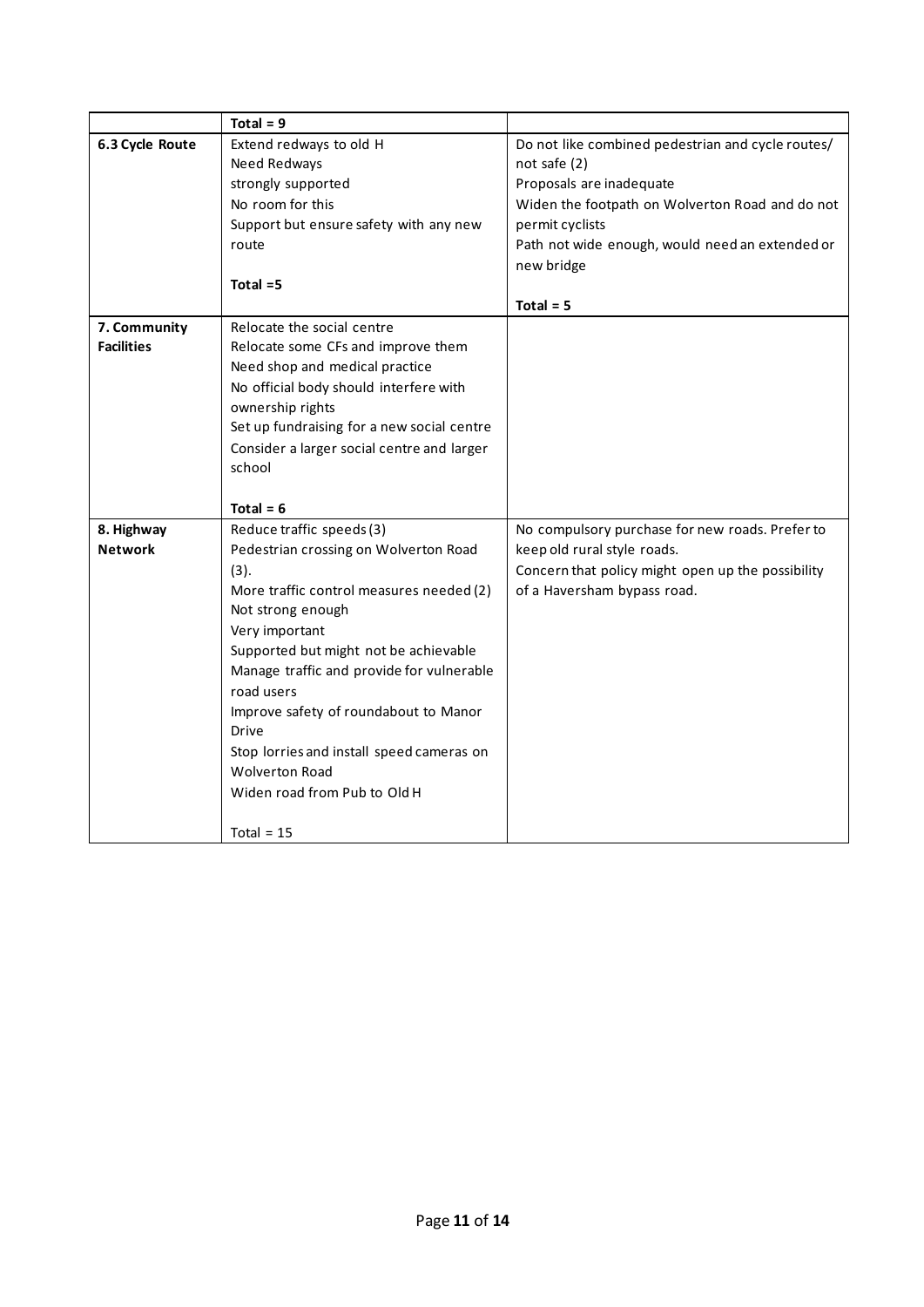## **General comments not about the sites or the policies**

| <b>Positive</b> | Thank you for your hard work                                              |
|-----------------|---------------------------------------------------------------------------|
|                 | Greatjob                                                                  |
|                 | Thanks for hard work excellent document                                   |
|                 | Welcome the emphasis on preserving and protecting the environment         |
| <b>Negative</b> | Lack of transparency (no details of original proposals before filtering). |
|                 | Not enough involvement with residents.                                    |
|                 | Housing needs survey not accurate as it missed my response and            |
|                 | possibly others                                                           |
|                 | No vision in plan for the future;                                         |
|                 | No reference to housing needs                                             |
|                 | Consultation period too short(2).                                         |
|                 | More consultation needed including public meeting                         |
|                 | Need more information to help share the "vision                           |
|                 | This exercise is a waste of time as it is all a "done deal"               |
|                 |                                                                           |
| <b>Other</b>    | Link between old and New H needs improvement to unite the                 |
|                 | communities.                                                              |
|                 | More scope for development in Wolverton by demolishing old                |
|                 | warehouses                                                                |
|                 |                                                                           |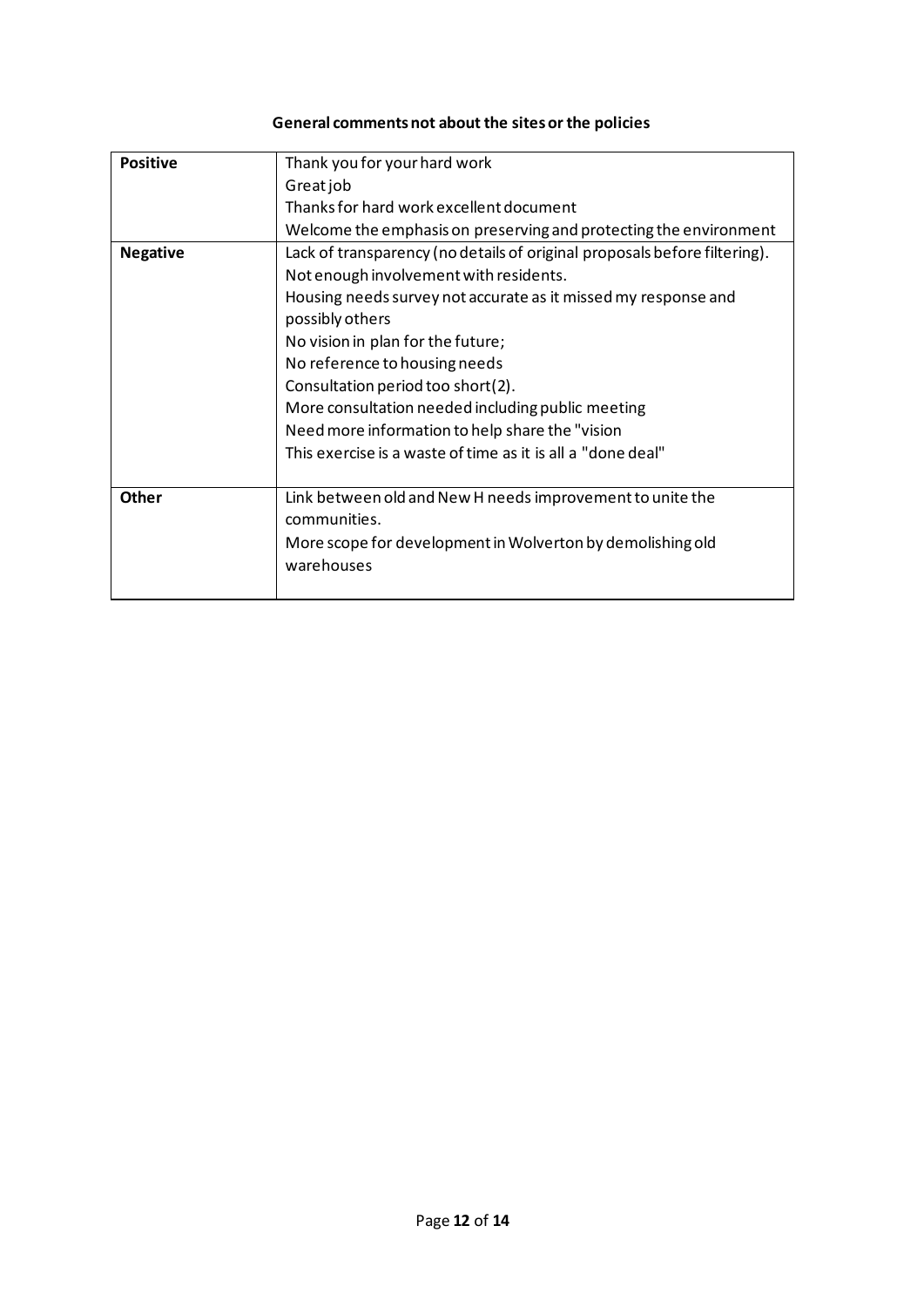### **APPENDIX B**

## **The Questionnaire Used in the Survey**

# Please tell us what YOU think

This questionnaire should be filled in by one or more adults in your household. If you need more copies email the Parish Clerk at haversham. It linford clerk@gmail.com Please put the completed questionnaire in an envelope and put through the letterbox or post to one of the following addresses: Frost Cottage, 16 High Street, Haversham; or 108 Wolverton Road, Haversham. Please mark your envelope NEIGHBOURHOOD PLAN. **Responses received after Wednesday 30 December may not be considered.**

*Note on Data Protection: The information you provide on this form will be held by Haversham-cum-Little Linford Parish Council (the Council) and used by them to assess the public views on the consultation proposals for the Neighbourhood Plan (NP). Individual responses will only be seen by NP team and our consultants and will not be passed to others without your permission. The information you provide on this form will be held for a minimum of 3 years, after which period it will be reviewed for further retention or destroyed in a secure manner. All personal information held by the Council will be held safely in a secure environment.* 

#### Question 1: Please let us know where you live in the Parish (*tick appropriate box*)

| New Haversham | ┐∣Old Haversham |  | $\Box$   Outlying Property $\Box$ |
|---------------|-----------------|--|-----------------------------------|
|               |                 |  |                                   |

#### **Question 2: Please rank these sites 1 – 5 in order of preference (1 most preferred, 5 least preferred)**

| <b>Possible Development Sites</b> |                                                              | Area/Hectares    | <b>Housing</b><br>Capacity | <b>Affordable</b><br><b>Homes</b> | Your<br>Ranking |
|-----------------------------------|--------------------------------------------------------------|------------------|----------------------------|-----------------------------------|-----------------|
| 3.                                | Land north of 27 High Street,<br>Old Haversham               | $\overline{0}$ . | 30                         | 40%                               |                 |
| 5.                                | Land east of High Street,<br>Old Haversham                   | 0.9              | 10                         | 40%                               |                 |
| 6.                                | Land west of Wolverton Road,<br>New Haversham                | $\overline{0}$ . | $20 - 23$                  | 31%                               |                 |
| 10.                               | Land west of High Street (nearest paddock),<br>Old Haversham | 0.8              | 25                         | $60\% - 80\%$                     |                 |
| $\mathbf{H}$ .                    | Land south of 27 High Street,<br>Old Haversham               | 0.708            | $15 - 18$                  | 30-35%                            |                 |

#### Feedback: Please let us know if you have any comments on the locations and/or development proposals of these sites